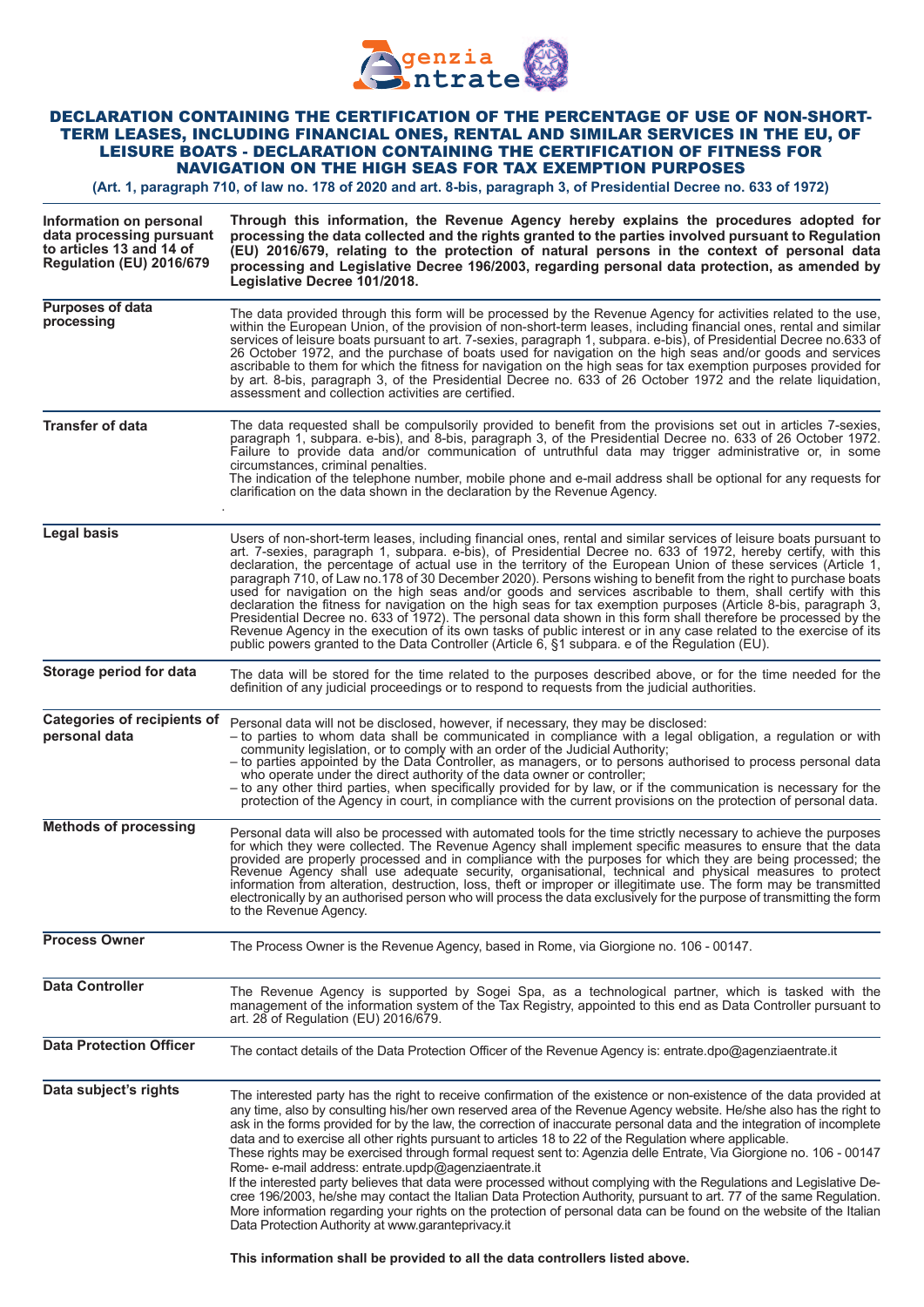

## DECLARATION CONTAINING THE CERTIFICATION OF THE PERCENTAGE OF USE OF NON-SHORT-TERM LEASES, INCLUDING FINANCIAL ONES, RENTAL AND SIMILAR SERVICES IN THE EU, OF LEISURE BOATS - DECLARATION CONTAINING THE CERTIFICATION OF FITNESS FOR NAVIGATION ON THE HIGH SEAS FOR TAX EXEMPTION PURPOSES

(Art. 1, paragraph 710, of law no. 178 of 2020 and art. 8-bis, paragraph 3, of Presidential Decree no. 633 of 1972)

| <b>DATA OF THE</b><br><b>REGISTRANT</b>     | Tax code                                                               |
|---------------------------------------------|------------------------------------------------------------------------|
|                                             |                                                                        |
| <b>DATA OF THE</b><br><b>REPRESENTATIVE</b> | Tax code of the signatory<br>Position code<br>Tax code of the company  |
| <b>SIGNATORY OF</b><br>THE DECLARATION      |                                                                        |
|                                             | Gender<br>Last name<br>First name<br>(M/F)                             |
|                                             |                                                                        |
|                                             | Place of residence<br>Foreing address                                  |
|                                             |                                                                        |
|                                             | Foreign<br>Country code<br><b>Birth date</b><br><b>Foreign Country</b> |
|                                             | day<br>month<br>year                                                   |
| <b>CONTACTS</b>                             | Telephone<br>E-mail address                                            |
|                                             | area code<br>number                                                    |
| <b>INTEGRATION</b>                          | Sending protocol number                                                |
|                                             |                                                                        |
| <b>COMMITTMENT</b><br><b>TO</b>             | Tax code of the intermediary                                           |
| <b>SUBMISSION</b>                           |                                                                        |
|                                             |                                                                        |
|                                             | Date of committment                                                    |
|                                             | day<br>month<br>year<br>SIGNATURE OF THE INTERMEDIARY                  |
| <b>SIGNATURE</b>                            | Part A<br>Part B                                                       |
|                                             |                                                                        |
|                                             | <b>SIGNATURE</b>                                                       |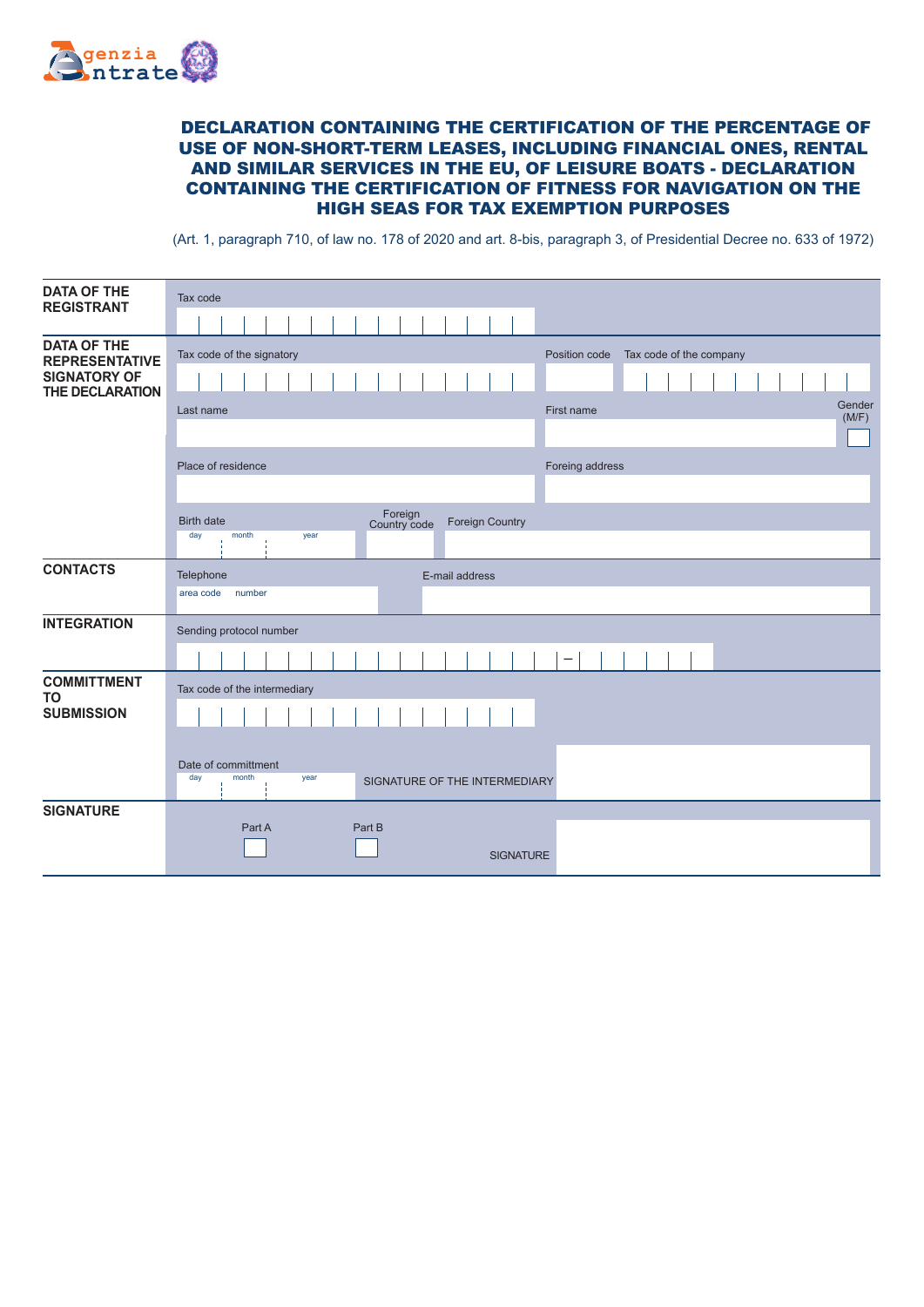## **PART A - CERTIFICATION OF THE PERCENTAGE OF USE OF NON-SHORT-TERM LEASES, INCLUDING FINANCIAL ONES, RENTAL AND SIMILAR SERVICES IN THE EU, OF LEISURE BOATS**

|                | Tax code of the service provider                                                              |                         |
|----------------|-----------------------------------------------------------------------------------------------|-------------------------|
| A <sub>1</sub> |                                                                                               |                         |
|                | Country of registration<br>Registration number of the boat<br>Name of the boat<br>of the boat |                         |
|                | $\overline{2}$<br>3                                                                           |                         |
|                | End date                                                                                      |                         |
|                | Start date<br>4 day<br>month<br>5 day<br>DATA OF THE<br>year<br>month<br>year<br>CONTRACT     |                         |
|                | PRIOR DECLARATION                                                                             |                         |
| A <sub>2</sub> | Reference year<br>Use in the EU                                                               |                         |
|                | $\overline{7}$<br>%                                                                           |                         |
|                | <b>FINAL DECLARATION</b>                                                                      |                         |
|                | Prior declaration protocol number<br>Use in the EU                                            | No prior<br>declaration |
|                | 9<br>%                                                                                        | 10                      |
|                | Country of registration<br>Registration number of the boat<br>Name of the boat<br>of the boat |                         |
|                | $\overline{2}$<br>3                                                                           |                         |
|                | End date<br>Start date                                                                        |                         |
|                | 4 day<br>5 day<br>DATA OF THE<br>month<br>year<br>month<br>year<br>CONTRACT                   |                         |
| A <sub>3</sub> | PRIOR DECLARATION                                                                             |                         |
|                | Reference year<br>Use in the EU<br>$\overline{7}$                                             |                         |
|                | %                                                                                             |                         |
|                | <b>FINAL DECLARATION</b>                                                                      | No prior                |
|                | Prior declaration protocol number<br>Use in the EU<br>9                                       | declaration<br>10       |
|                | %<br>Country of registration                                                                  |                         |
|                | Registration number of the boat<br>Name of the boat<br>of the boat<br>$\overline{2}$<br>3     |                         |
|                |                                                                                               |                         |
|                | End date<br>Start date<br>$4$ day<br>$5$ day<br>DATA OF THE<br>month<br>month<br>year<br>year |                         |
|                | CONTRACT                                                                                      |                         |
| A <sub>4</sub> | PRIOR DECLARATION<br>Reference year                                                           |                         |
|                | Use in the EU<br>$\overline{7}$<br>%                                                          |                         |
|                | <b>FINAL DECLARATION</b>                                                                      |                         |
|                | Prior declaration protocol number<br>Use in the EU                                            | No prior<br>declaration |
|                | 9<br>$\%$                                                                                     | 10                      |
|                | Country of registration<br>Registration number of the boat<br>Name of the boat<br>of the boat |                         |
|                | $\overline{2}$<br>3                                                                           |                         |
|                | Start date<br>End date                                                                        |                         |
|                | 4 day<br>month<br>5 day<br>month<br>DATA OF THE<br>year<br>year<br>CONTRACT                   |                         |
| A <sub>5</sub> | PRIOR DECLARATION                                                                             |                         |
|                | Reference year<br>Use in the EU<br>7                                                          |                         |
|                | %                                                                                             |                         |
|                | <b>FINAL DECLARATION</b>                                                                      | No prior                |
|                | Prior declaration protocol number<br>Use in the EU<br>9                                       | declaration<br>10       |
|                | $\%$                                                                                          |                         |